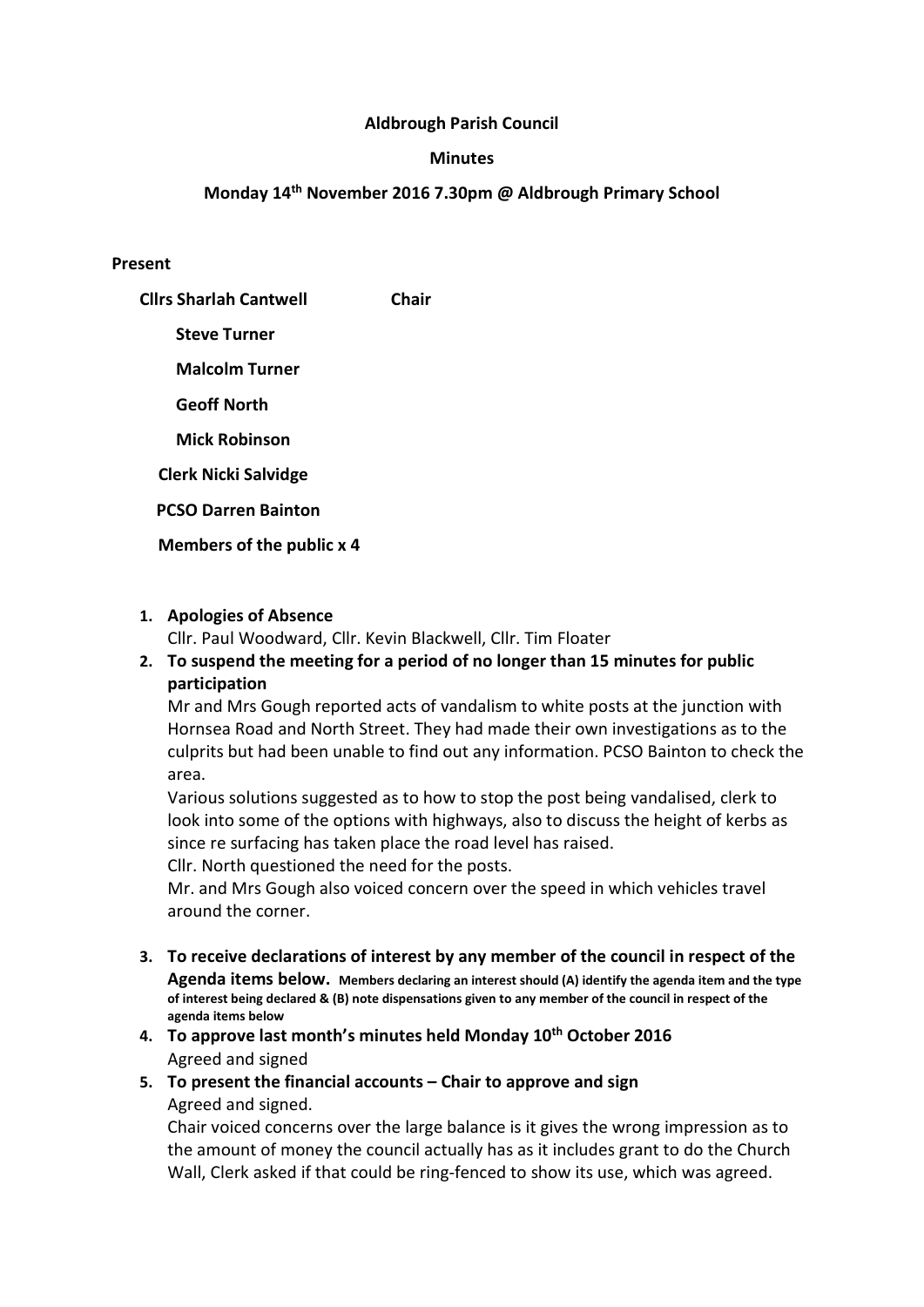Precept request will be coming up in the next month, all asked to consider this prior to the next meeting.

### 6. Police Matters

PCSO Bainton reported that power tools had been removed from the bio-mass site, security has now been looked into again and improvements made to secure the site. Following Remembrance Service at Cenotaph yesterday, road closure and removal of parked cars will be looked into for 2017.

Christmas event – road closure on 3rd December, PCSO Bainton to look at possible reduction in parking along Nottingham road while the event is on to allow the flow of traffic to continue without further obstacles.

### 7. Matters arising – Chair to receive updates on 'Resolves'

Hornsea Road- PCSO Bainton is still awaiting feedback from Simon Carlisle. Following Cllr. Robinsons e mails to a Councillor at Burstwick regarding the cost of traffic count wires in which he was quoted that they had cost them £130 for both traffic and speed count. The clerk spoke to ERYC to clarify quote given to her, having a good conversation with one of the officers, advice was given that should the Parish Council pay for a new review and that shows an improvement to the current statistics it could alter our score, with possible removal of police speed enforcement. ERYC carry out reviews every 5 years and currently Aldbrough is 3 years in, so would be up for re-newing in 2018 at no cost to the parish, should the Council still wish to pay to have a review prior to the current one running out it could be cheaper approx. £250 if it could be part of a batch of 11, however it was suggested that if the council wished to spend money, then hiring a speed indicator device (smiley face and sad face) could help remind everyone of the speed limit.

Cllr. Robinson, was unhappy with the information received and has planned a phone call with the clerk of Burstwick to discuss further tomorrow and will feed back the information.

Other concerns raised regarding Hornsea Road, being the amount of traffic parking to use the chip shop, despite promises of parking being in the pub car park. Unfortunately as there are no yellow lines parking cannot be enforced. This is leading to increased problems for those trying to leave Carlton Lane and Main Street. Speeding traffic going from the village toward Hornsea has increased and it was suggested that the speed signs be placed at the top of the hill, although it is thought that nothing can be done regarding this, it was felt by the public present that a request be sent into ERYC.

Christmas Tree – Steve Turner to purchase, backup plan that Cllr North will provide one. Cllr Cantwell checked if Cllr North was happy with the lights for the tree as new lights could be purchased if necessary, due to tree being part of the light switch on, on December 3rd .

Cog – Meeting of finishing committee 24th November at Village Hall Cllr. Cantwell and Cllr. Robinson to attend on behalf of the council.

Culvert- No update from Drainage board

Hedge Carlton Lane- Partially cut, conversation held as to who the owner of the hedge left uncut, clerk to look into. Cllr. Robinson reported that an elderly gentleman had fallen due to poor state of footpath covered in leaves, Cllr. S Turner to ask Alan Tharratt to clear, as this path is regularly used by those visiting the cemetery